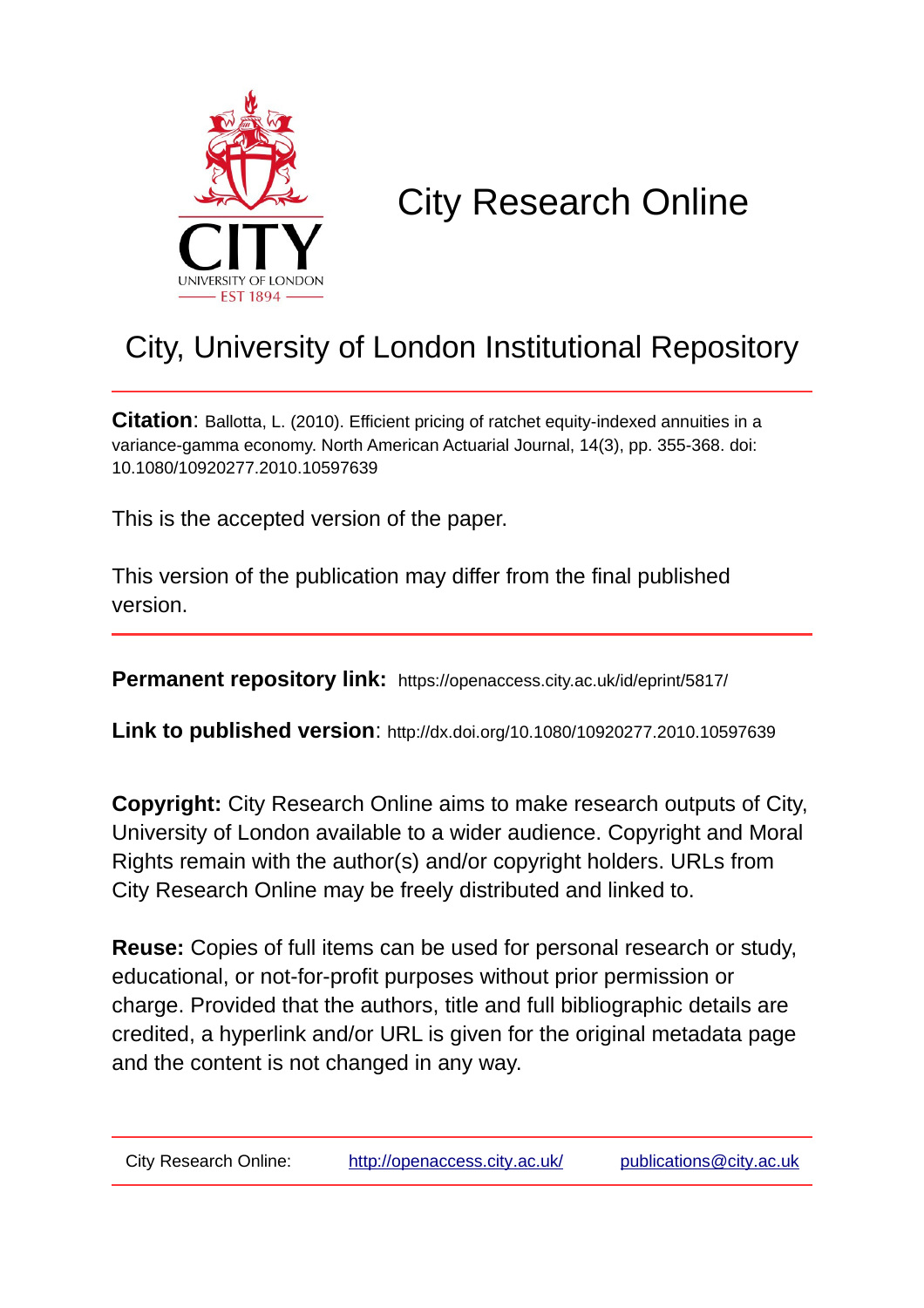## Efficient pricing of Ratchet Equity Indexed Annuities in a VG economy

Laura Ballotta

Faculty of Finance, Cass Business School 106 Bunhill Row, London, EC1Y 8TZ, United Kingdom E-mail: L.Ballotta@city.ac.uk

June 22, 2010

#### Abstract

In this paper we propose a new method for approximating the price of arithmetic Asian options in a VG economy which is then applied to the problem of pricing Equity Indexed Annuity contracts. The proposed procedure is an extension to the case of a VG-based model of the moment-matching method developed by Turnbull and Wakeman (1991) and Levy (1992) for the pricing of this class of path-dependent options in the traditional Black-Scholes setting. The accuracy of the approximation is analysed against RQMC estimates for the case of ratchet Equity Indexed Annuities with index averaging.

Keywords: Asian options, Equity Indexed Annuities, risk neutral valuation, Randomized Quasi-Monte Carlo, variance reduction techniques.

JEL Classification: C63, G13

## 1 Introduction

The aim of this contribution is to discuss efficient numerical methods for the market consistent pricing of ratchet equity-indexed annuities (EIAs) in a Variance-Gamma (VG) economy. The payoff structure of this class of contracts reveals, as pointed out by Lin and Tan (2003), that the contract can be synthetically replicated by a portfolio composed of a risk free bond (the minimum guarantee), a bull spread of European call options, and a purely path-dependent option representing the so called minimum value contract. The European options forming the bull spread can be either of vanilla type or path-dependent according to the contract design. The more popular EIA designs are reviewed in section [2.](#page-2-0)

General pricing frameworks for these products have been proposed by Lin and Tan (2003) and Kijima and Wong (2007); both these contributions are based on the assumption that the log-returns of the equity index, on which the payoff of EIAs is calculated, are driven by a Brownian motion, i.e. follow a Gaussian distribution. However, the limitations of the Brownian motion for the purpose of financial modelling, in particular its inability to capture asymmetry and excess kurtosis, are well known since the early '60s. An alternative process which has been introduced in the literature by Madan et al. (1990, 1991, 1998) is the Variance Gamma (VG) process; this is a Lévy process, i.e. a process with independent and stationary increments, obtained by observing a Brownian motion on a time scale governed by a stochastic clock independent of the Brownian motion itself. This construction has a number of appealing properties. In first place, it recognizes that stock prices are largely driven by news; further, the time between one piece of news and the next one varies quite randomly, as does the precise impact that a news has on stock prices. Hence, the VG process incorporates both effects, i.e. the time at which news come in (the so called business time) and the change in the stock price. Finally, the VG process offers a high degree of mathematical tractability as, once we operate under the business time (i.e. we condition on the stochastic clock),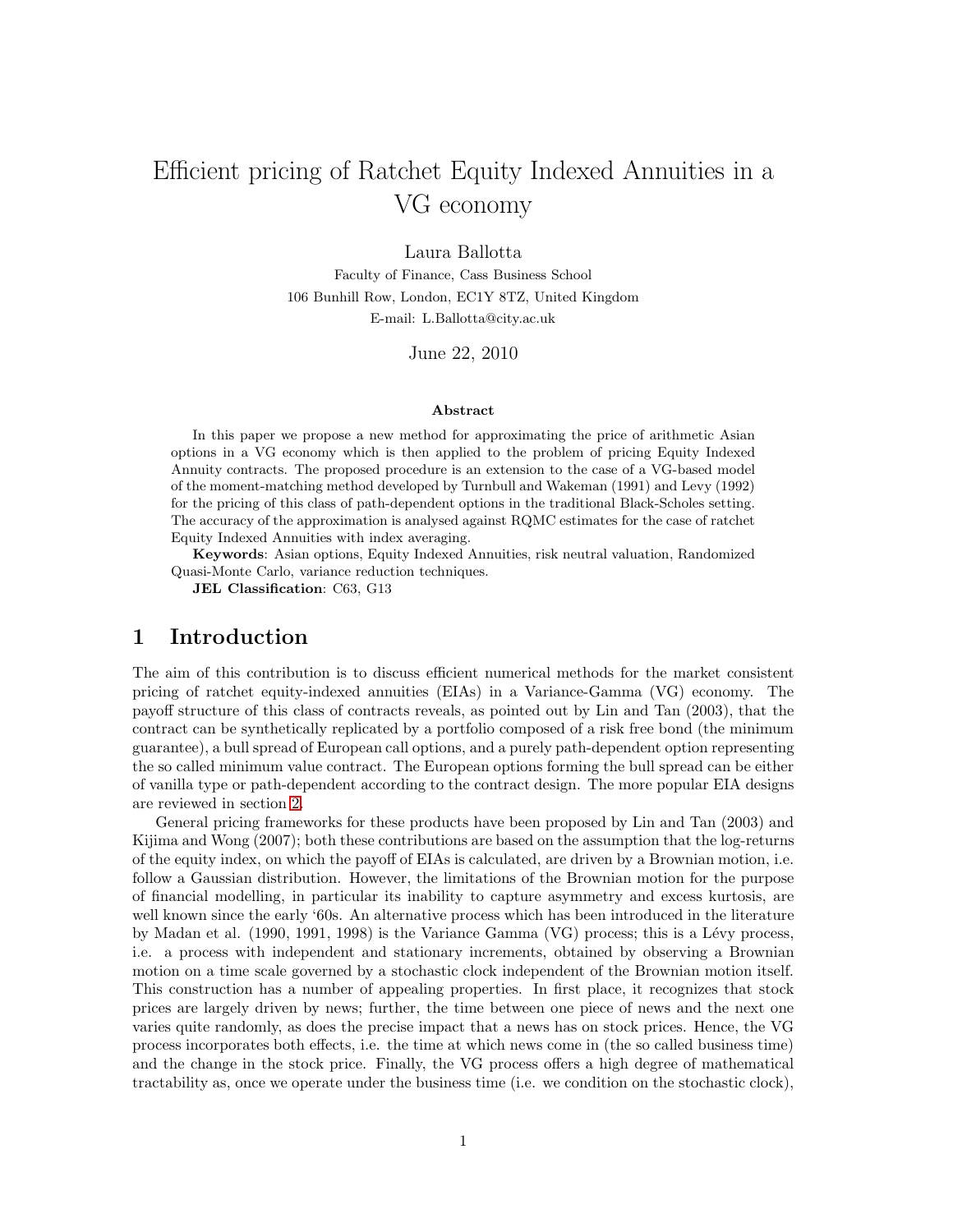the log-returns are once again Gaussian and therefore all the results derived for the Black-Scholes model still hold. This aspect in particular has also allowed a number of implementations of the VG model for the financial industry (see, for example, Carr et al., 2007).

Applications of the VG model in life insurance have been explored by Ballotta (2009) for the pricing of participating contracts with minimum guarantee and the calculation of the corresponding capital requirements; for the case of EIAs, instead, Jaimungal (2004) has shown how to price analytically a number of EIA contracts, using the fact that (semi-)closed form solutions are available for European vanilla options under the VG economy (Madan et al., 1990, 1991, 1998). However, as smoothing is introduced and more complex options are involved in the EIA design, closed form solutions are no longer attainable, and numerical approximations need to be sought for. For the case of the minimum value contract, instead, pricing can be done only numerically due to the high complexity of the terminal payoff.

In the light of this discussion, in this paper we focus on the problem of implementing efficient numerical methods for ratchet EIAs which use index averaging as smoothing mechanism. As in this case the embedded options are arithmetic Asian options, in section [3](#page-5-0) we develop an approximating procedure for this type of exotic derivatives based on the moment matching-approach. The performance of the proposed method is analyzed in section [4;](#page-6-0) section [5](#page-12-0) concludes.

## <span id="page-2-0"></span>2 Pricing Ratchet EIA in a VG economy

An equity-indexed annuity (EIA) contract is a fixed annuity earning a minimum rate of interest and offering a potential gain which is tied to the performance of a prespecified equity index, S. EIAs come in many different forms, like the Point-to-Point or the Ratchet EIAs. Amongst the Point-to-Point EIAs, we can further distinguish the term-end design, the Asian-end design and the high watermark design; ratchet EIAs can be simple or compound, with or without index averaging.

The performance of the equity index is in general measured on the basis of the returns generated by the index over the lifetime of the contract. Thus, Point-to-Point EIAs are constructed using the index return between two time points (in general, inception and maturity). Specifically, the term-end design uses the overall return over the term of the contract; the Asian-end design instead uses an average of the index levels in the year of expiration, whilst the high watermark design depends on the highest realized index level over the term of the contract. In the case of ratchet EIAs, the index return is measured each year; an averaging scheme is often used to calculate the index growth in order to reduce the costs of the guarantees.

A complete description of the payoff of each of these contracts is offered by Lin and Tan (2003), who also provide a pricing framework based on a risk minimizing approach with stochastic interest rates. Kijima and Wong (2007) adopt the same market model as in Lin and Tan (2003), but use risk neutral valuation to price a number of EIAs contracts. Both contributions use a geometric Brownian motion to model the evolution of the equity index. Given the known limitation of this process in capturing stylized features of the real market dynamics like skewness and excess kurtosis, Jaimungal (2004) explores the pricing and hedging of Point-to-Point and (compound) ratchet EIAs (without index averaging) in a VG economy.

In the following of this paper, we use the VG process to model the evolution of the equity index as in Jaimungal (2004); however, we focus on ratchet EIAs with index averaging, for which prices formulae are not available. Ratchet EIAs are the most popular contract design in the North American market in terms of their sales volume (see Lin and Tan, 2003, and references therein). We distinguish between the simple and the compound ratchet EIAs, whose corresponding payoff functions at maturity  $T = 1, 2, \dots$  years are given by

<span id="page-2-1"></span>
$$
B_T^{(s)} = 1 + \sum_{t=1}^T \min(\max(\alpha R_t, f), c), \qquad (1)
$$

$$
B_T^{(c)} = \prod_{t=1}^T [1 + \min(\max(\alpha R_t, f), c)], \qquad (2)
$$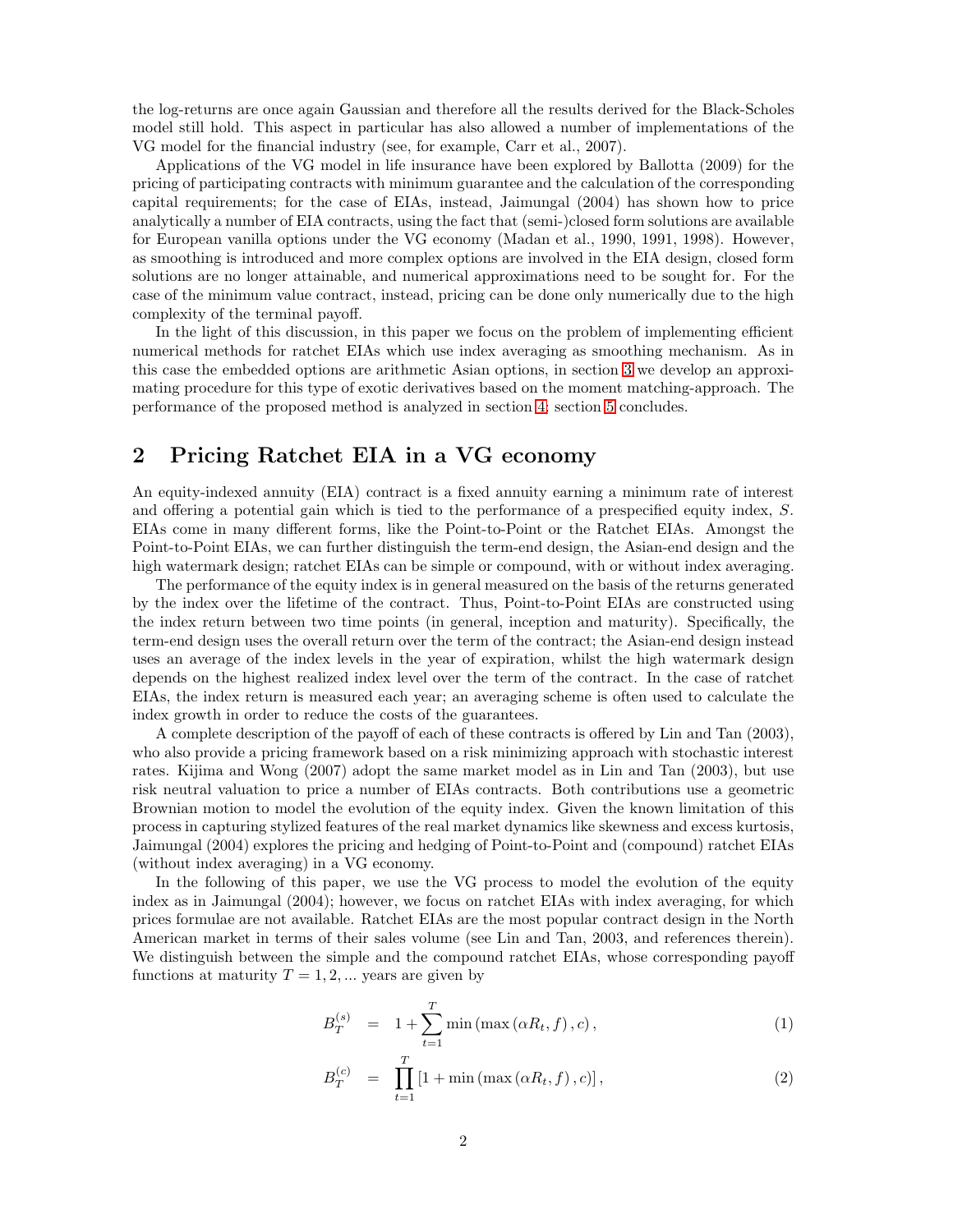where  $\alpha \in (0,1)$  is the participation rate,  $f \in (0,1)$  is the floor rate providing the minimum guarantee, and  $c \in (0,1)$ , with  $c > f$ , is the cap rate which places an upper bound to the rate of return of the contract.  $R_t$  measures the appreciation of the equity index in year t and is given by

$$
R_t = \frac{1}{N} \frac{\sum_{i=0}^{N-1} S_{t-\frac{i}{N}}}{S_{t-1}} - 1 \qquad \forall t = 1,...,T,
$$

where  $N$  is the number of reset dates. The average frequency can be daily, weekly or monthly. If  $N = 1$ , only the annual return in year t matters in the payoff construction and therefore no smoothing is applied.

A close inspection of the payoff functions reveals that equations [\(1\)](#page-2-1) and [\(2\)](#page-2-1) can be more conveniently rewritten as

$$
B_T^{(s)} = 1 + Tf + \sum_{t=1}^T \left[ (\alpha R_t - f)^+ - (\alpha R_t - c)^+ \right], \tag{3}
$$

$$
B_T^{(c)} = \prod_{t=1}^T \left[ 1 + f + (\alpha R_t - f)^+ - (\alpha R_t - c)^+ \right]. \tag{4}
$$

Hence, the ratchet EIA can be considered as a portfolio composed by a risk free component given by the minimum guarantee, and a sequence of bull spreads formed by European call options, which can be either Asian or vanilla options according to whether smoothing is applied or not.

For the purpose of obtaining the market consistent price of these contracts, consider a frictionless market with infinitely divisible securities, in which the risk free rate of interest is constant, i.e.  $r \in \mathbb{R}^{++}$ , and the equity index is given by

<span id="page-3-1"></span>
$$
S_t = S_0 e^{(r+\varpi)t + X_t} \tag{5}
$$

under some risk neutral martingale measure<sup>[1](#page-3-0)</sup>  $\mathbb{P}$ .  $X = (X_t : t \geq 0)$  is assumed to follow a VG process, which is obtained by time changing a Brownian motion by a gamma subordinator. Hence, given a standard  $\mathbb{P}$ -Brownian motion  $W = (W_t : t \geq 0)$  and a  $\mathbb{P}$ -gamma process  $\tau = (\tau_t : t \geq 0)$ with time scale  $a \in \mathbb{R}^{++}$  and decay rate  $b \in \mathbb{R}^{++}$ , then

$$
X_t = \theta \tau_t + \sigma W_{\tau_t}, \qquad \theta \in \mathbb{R}, \sigma \in \mathbb{R}^{++}.
$$

In particular, we fix  $a = b = \frac{1}{k}$ , with  $k \in \mathbb{R}^{++}$  representing the variance rate of the gamma subordinator; this last assumption guarantees that the stochastic clock represented by the gamma process is an unbiased reflection of calendar time, so that  $\mathbb{E}(\tau_t) = t$  (see, for example, Madan et al., 1998). The parameter  $\varpi$  in equation [\(5\)](#page-3-1) is given by

$$
\varpi = \frac{1}{k} \ln \left( 1 - \theta k - \frac{\sigma^2}{2} k \right),\,
$$

and represents the exponential compensator of the VG process  $X_t$ , so that the discounted stock price  $e^{-rt}S_t$  is a  $\hat{\mathbb{P}}$ -martingale.

The VG process is an example of a Lévy process, i.e. of a process with independent and stationary increments. The characteristic function of  $X_t$  is given by

<span id="page-3-2"></span>
$$
\phi_X(z;t) = \left(1 - z\theta k - z^2 \frac{\sigma^2}{2} k\right)^{-\frac{t}{k}}, \qquad z \in \mathbb{C},\tag{6}
$$

which exists for

$$
\frac{-\theta-\sqrt{\theta^2+\frac{2\sigma^2}{k}}}{\sigma^2}<\Re(z)<\frac{-\theta+\sqrt{\theta^2+\frac{2\sigma^2}{k}}}{\sigma^2}.
$$

<span id="page-3-0"></span><sup>&</sup>lt;sup>1</sup>We note that the given market is incomplete and, consequently, there are infinitely many risk neutral martingale measures. However, we do not explore here the issues related to the choice of a suitable pricing probability measure, and we assume that the model is calibrated to the market.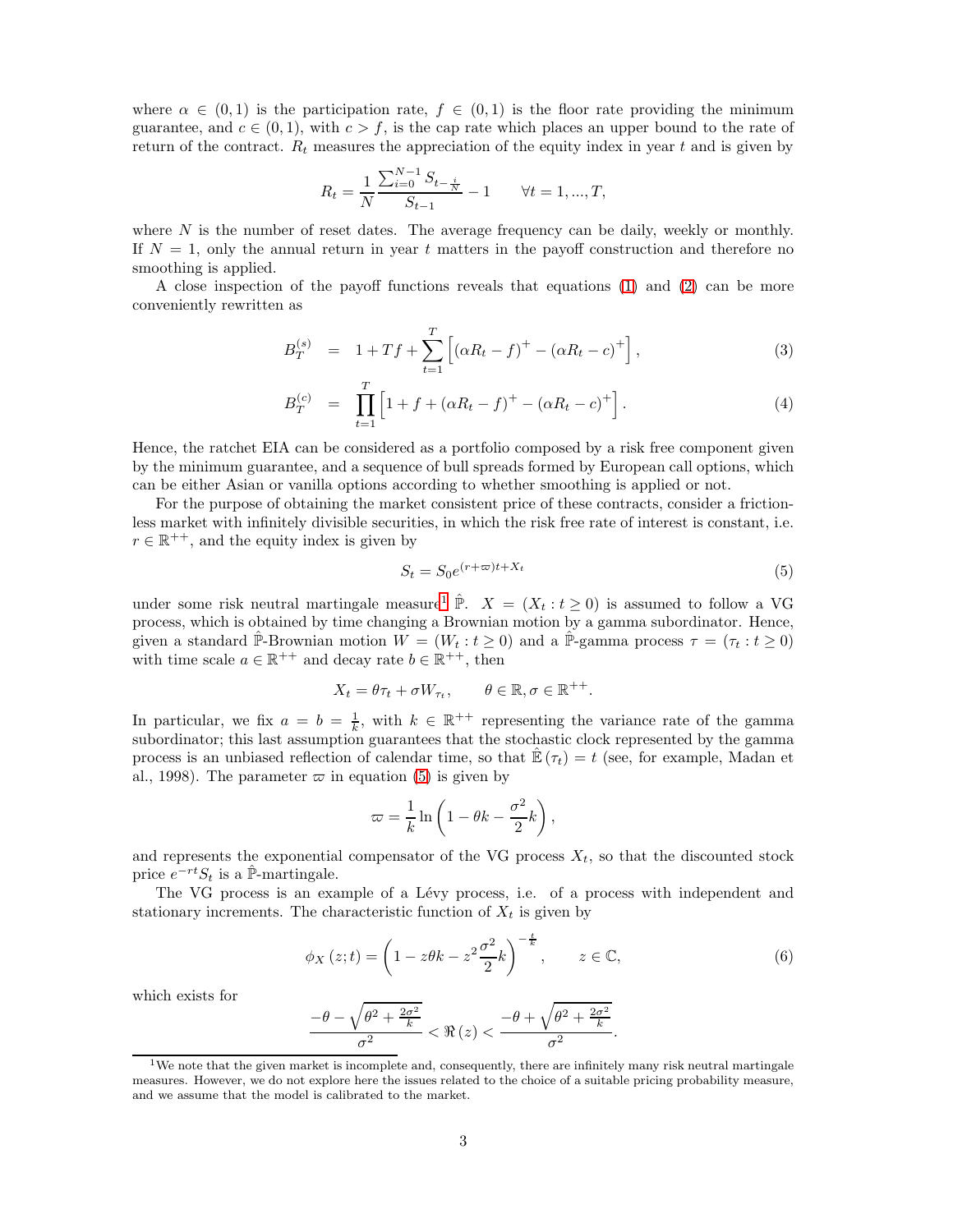From equation [\(6\)](#page-3-2), it follows

$$
\mathbb{E}X(t) = \theta t, \qquad \mathbb{V}ar(X(t)) = (\sigma^2 + \theta^2 k) t, \n\gamma_1(t) = \frac{(3\sigma^2 + 2\theta^2 k) \theta k}{(\sigma^2 + \theta^2 k)^{3/2} \sqrt{t}}, \qquad \gamma_2(t) = \frac{(3\sigma^4 + 12\sigma^2 \theta^2 k + 6\theta^4 k^2) k}{(\sigma^2 + \theta^2 k)^2 t},
$$

where  $\gamma_1$  and  $\gamma_2$  denote respectively the Pearson index of skewness and the index of excess kurtosis. It follows that the distribution of the VG process is fully described by the three parameters  $(\theta, \sigma, k)$ , which control the skewness, the variance and the excess kurtosis respectively.

Because of the independent and stationary increments properties of Lévy processes, it follows that

$$
\frac{\sum_{i=0}^{N-1} S_{t-\frac{i}{N}}}{S_{t-1}} \stackrel{\text{D}}{=} \sum_{i=0}^{N-1} e^{(r+\varpi)(1-\frac{i}{N})+X'_{1-\frac{i}{N}}},
$$

where  $X'$  is an independent copy of the VG process  $X$ . Therefore, the no-arbitrage price of the ratchet EIAs is given by

<span id="page-4-2"></span>
$$
B_0^{(s)} = e^{-rT} (1 + Tf) + Te^{-r(T-1)} \left[ \hat{\mathbb{E}} \left( e^{-r} \left( \frac{\alpha}{N} \sum_{i=0}^{N-1} e^{(r+\varpi)(1-\frac{i}{N})+X'_{1-\frac{i}{N}}}-K_f \right)^+ \right) \right]
$$
  

$$
- \hat{\mathbb{E}} \left( e^{-r} \left( \frac{\alpha}{N} \sum_{i=0}^{N-1} e^{(r+\varpi)(1-\frac{i}{N})+X'_{1-\frac{i}{N}}}-K_c \right)^+ \right) \right],
$$
  

$$
B_0^{(c)} = \left[ e^{-r} (1+f) + \hat{\mathbb{E}} \left( e^{-r} \left( \frac{\alpha}{N} \sum_{i=0}^{N-1} e^{(r+\varpi)(1-\frac{i}{N})+X'_{1-\frac{i}{N}}}-K_f \right)^+ \right) - \hat{\mathbb{E}} \left( e^{-r} \left( \frac{\alpha}{N} \sum_{i=0}^{N-1} e^{(r+\varpi)(1-\frac{i}{N})+X'_{1-\frac{i}{N}}}-K_c \right)^+ \right) \right]^T.
$$
  
(8)

Hence, the options embedded in the EIAs have 1 year to maturity, are written on an underlying asset with spot price equal to the participation rate  $\alpha$ , and have strike prices  $K_f = \alpha + f$  and  $K_c = \alpha + c$ .

If  $N = 1$ , the options embedded in the EIAs are European vanilla calls for which a (semi-) analytical formula of the price is available (see Madan et al., 1990, 1991, 1998) and given by

<span id="page-4-1"></span>
$$
C_0(\alpha, K, 1) = \alpha \Psi\left(d, \frac{\theta + \sigma^2}{\sigma}, \frac{1}{k}, \frac{1 - s}{k}\right) - e^{-r} K \Psi\left(d, \frac{\theta}{\sigma}, \frac{1}{k}, \frac{1}{k}\right),\tag{9}
$$

where K is equal to either  $K_f$  or  $K_c$ , and

<span id="page-4-0"></span>
$$
\Psi\left(\xi,\chi,a,b\right) = \int_0^\infty \Phi\left(\frac{\xi}{\sqrt{\tau}} + \chi\sqrt{\tau}\right) \frac{b^a \tau^{a-1} e^{-b\tau}}{\Gamma\left(a\right)} d\tau; \tag{10}
$$

$$
d = \frac{\ln \frac{\alpha}{K} + r + \varpi}{\sigma}, \quad s = k \left( \theta + \frac{\sigma^2}{2} \right), \tag{11}
$$

with Φ denoting the standard normal distribution (an alternative proof is provided in Appendix A).

If  $N > 1$ , the options involved are arithmetic Asian calls with fixed strike price. As the distribution of the arithmetic average is in general not known (even in the Black-Scholes economy), we need to resort to numerics. This is discussed in the next section.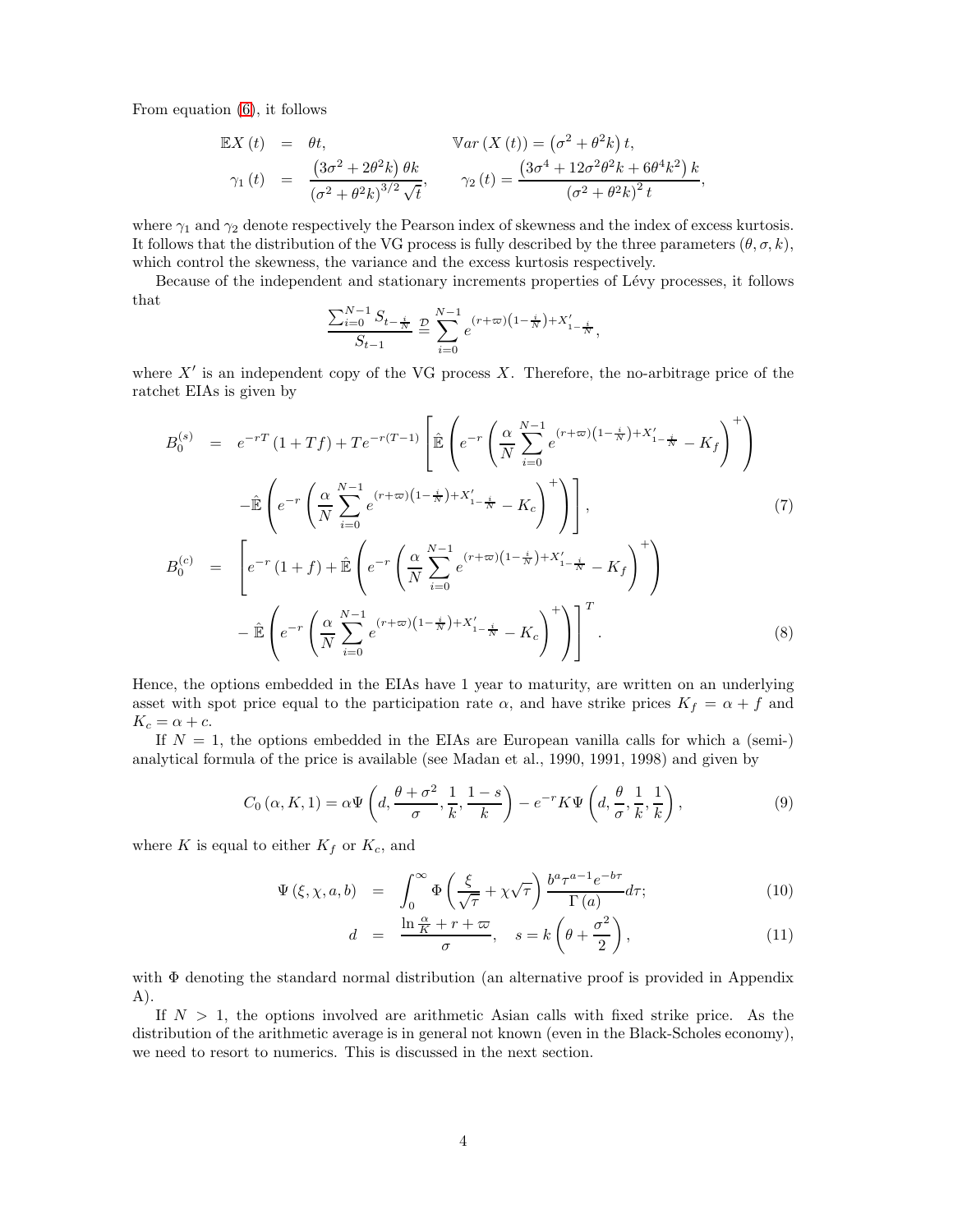## <span id="page-5-0"></span>3 Numerical methods for Asian option pricing

The pricing of arithmetic Asian options requires the implementation of numerical schemes due to the fact that the distribution of the arithmetic average of stock prices is in general not known. As Asian options are path-dependent contracts, they represent the typical example for the application of Monte Carlo simulation. However, well known shortcomings of Monte Carlo simulation in terms of efficiency and rate of convergence have motivated research for the development of alternative methods for the numerical approximation of option prices, such as Fourier transform inversion, quadrature methods and schemes for  $P(I)$ DEs. For an extensive overview of the techniques available for pricing vanilla and exotic options in a Lévy economy we refer, for example, to Cont and Tankov (2004), Schoutens (2004) and the references therein.

In this paper, we focus on the development of analytical formulae for the approximation of the price of the arithmetic Asian options embedded in EIA contracts, which are based on the moment-matching approach. The basic idea is to calculate the first  $m$  moments of the sum

$$
\bar{S}_t^{(N)} \doteq \frac{\sum_{i=0}^{N-1} S_{t-\frac{i}{N}}}{S_{t-1}},
$$

and then use this partial information to approximate the unobserved distribution with an alternate, more tractable one, whose parameters are chosen to match the original moments. The use of this approximation procedure in the option pricing literature dates back to Jarrow and Rudd (1982), in the context of ameliorating the Black-Scholes-Merton option pricing formula. Turnbull and Wakeman (1991) and Levy (1992) have then used the same idea to obtain an efficient algorithm to price Asian options in the Black-Scholes economy.

 $\sum_{i=1}^{N} S_{t_i}$  can be calculated using the basic properties of the VG process as a Lévy process. Hence, In the context of the market model introduced in section [2,](#page-2-0) the moments of the dependent sum set

$$
\begin{cases}\nR_i = \frac{S_{t_i}}{S_{t_{i-1}}} & i = 1, ..., N \\
L_N = 1 & \\
L_{i-1} = 1 + L_i R_i & i = 2, ..., N.\n\end{cases}
$$

Then

$$
\sum_{i=1}^{N} S_{t_i} = S_0 (R_1 + R_1 R_2 + \dots + R_1 R_2 \cdots R_N) = S_0 L_1 R_1.
$$

Due to the independence and stationarity of the increments of a Lévy process, it follows that

<span id="page-5-1"></span>
$$
\hat{\mathbb{E}}\left[\left(\sum_{i=1}^{N} S_{t_i}\right)^m\right] = S_0^m \hat{\mathbb{E}}\left(L_1^m\right) \hat{\mathbb{E}}\left(R_1^m\right),\tag{12}
$$

with

<span id="page-5-2"></span>
$$
\hat{\mathbb{E}}\left(L_{i-1}^m\right) = \hat{\mathbb{E}}\left[(1 + L_i R_i)^m\right] = \sum_{j=0}^m \binom{m}{j} \hat{\mathbb{E}}\left(L_i^j\right) \hat{\mathbb{E}}\left(R_i^j\right),\tag{13}
$$

in virtue of the Binomial theorem, and

<span id="page-5-3"></span>
$$
\hat{\mathbb{E}}\left(R_i^j\right) = e^{j(r+\varpi)(t_i - t_{i-1})} \left(1 - j\theta k - \frac{j^2 \sigma^2}{2} k\right)^{-\frac{t_i - t_{i-1}}{k}} \quad \forall j,
$$
\n(14)

where the last equality follows from equation [\(6\)](#page-3-2).

In order to apply this procedure to the sum  $\bar{S}_t^{(N)}$ , we observe that

$$
\bar{S}_t^{(N)} = L_1 R_1;
$$

hence, equation [\(12\)](#page-5-1) applies for  $S_0 = 1$  and  $t_i = t - 1 + 1/N$ . Consequently, the first m moments of  $\bar{S}_{t}^{(N)}$  can be obtained by means of recursion [\(13\)](#page-5-2) and equation [\(14\)](#page-5-3).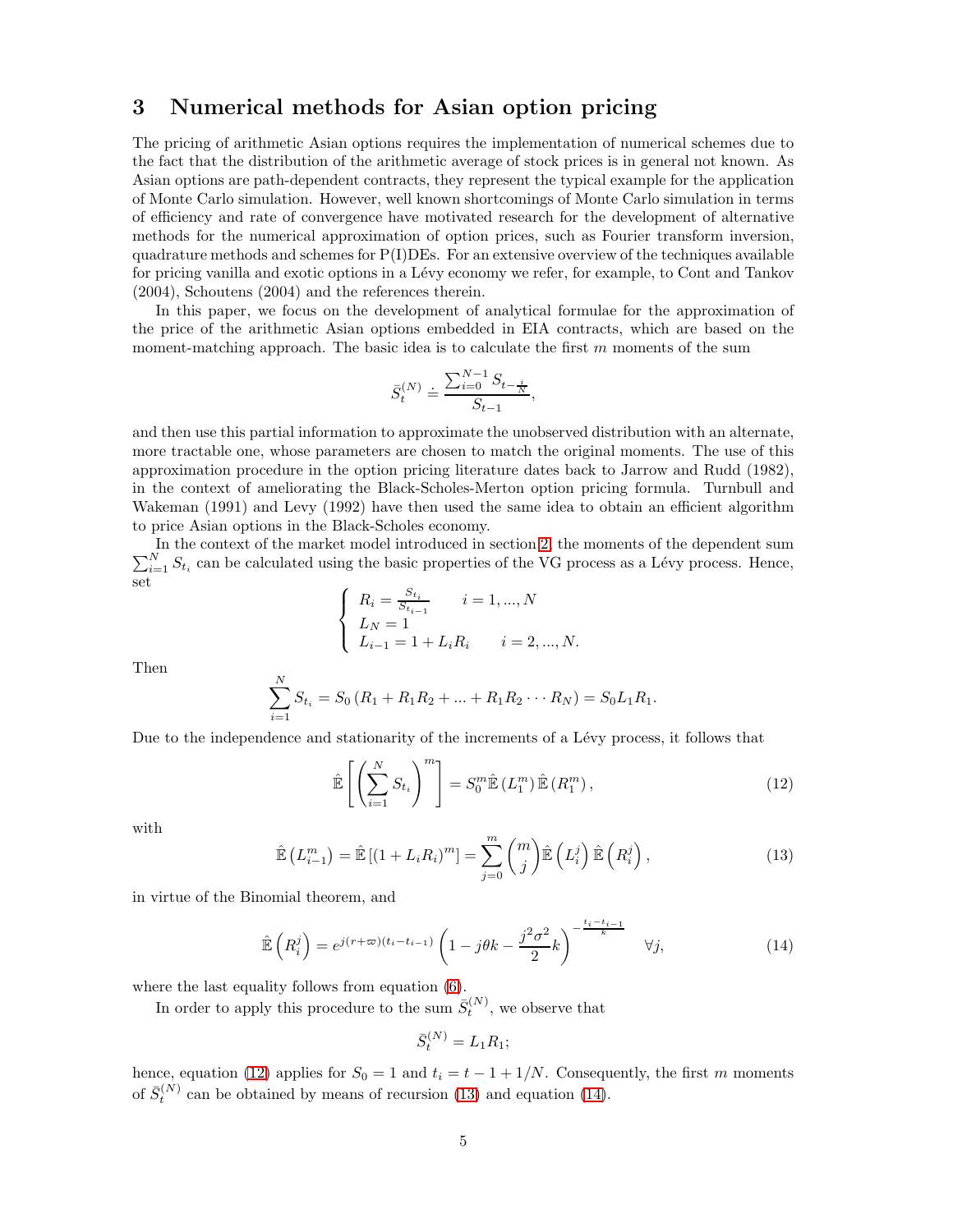The next step in the construction of the numerical procedure involves the choice of the alternate distribution required for the approximation. For the case of the Black-Scholes economy, Turnbull and Wakeman (1991) and Levy (1992) have chosen the log-normal distribution; in the context of the VG economy, Albrecher and Predota (2002) have used another VG distribution. However, this choice does not guarantee that the resulting values approximating the sum of the stock prices are positive almost surely, as it should be indeed the case. Hence, based on this observation, we choose an approximating distribution of the same class as  $e<sup>Y</sup>$ , where Y is the driving process.

Thus, in order to approximate the stochastic process of the sum of the stock prices, we use an exponential VG process of the form

$$
Z_t = Z_0 e^{at + X_t}, \t Z_0 = \alpha,
$$
  

$$
X_t = b\tau_t + \gamma W_{\tau_t}, \t b \in \mathbb{R}, \gamma \in \mathbb{R}^{++},
$$

where  $\tau_t$  is a  $\hat{\mathbb{P}}$ -gamma process with variance rate  $v \in \mathbb{R}^{++}$ . The parameter set  $(a, b, \gamma, v)$  is obtained as the (numerical) solution of the moment-matching problem based on equations [\(12\)](#page-5-1)- [\(14\)](#page-5-3). Since we require four parameters to be estimated, we match the first four moments of the distributions involved; therefore, the approximating price of the arithmetic Asian option for the problem set in section [2](#page-2-0) is

$$
A_0(\alpha, K, 1) = \alpha e^{a-r-\varsigma} \Psi\left(d', \frac{b+\gamma^2}{\gamma}, \frac{1}{v}, \frac{1-s'}{v}\right) - e^{-r} K \Psi\left(d', \frac{b}{\gamma}, \frac{1}{v}, \frac{1}{v}\right),
$$
  

$$
d' = \frac{\ln \frac{\alpha}{K} + a}{\gamma}, \quad s' = v\left(b + \frac{\gamma^2}{2}\right), \quad \varsigma = \frac{\ln(1-s')}{v},
$$

where K is equal to either  $K_f$  or  $K_c$  and the function  $\Psi$  is as defined in equation [\(10\)](#page-4-0).

### <span id="page-6-0"></span>4 Results

The accuracy of the numerical procedure developed in section [3](#page-5-0) is tested in the case of the ratchet EIA introduced in section [2.](#page-2-0) The analysis is organized as follows. Firstly, we test the accuracy of the approximation by comparing the sample distribution of the process  $\bar{S}_t^{(N)}/N$ , i.e. the daily average of the index returns over 1 year forming the underlying asset of the EIA contract, with the one of the process Z over the same period of time. Secondly, we analyze the accuracy of the prices obtained for the single Asian options forming the bull spread component of the contract, i.e. the Asian floor option  $A_0(\alpha, K_f, 1)$  and the Asian cap option  $A_0(\alpha, K_c, 1)$ , for a range of feasible values of the floor/cap rates, i.e. the strike prices. The comparison is performed against Monte Carlo estimates. Finally, we analyze the behaviour of the price of the overall ratchet EIA contract.

Unless otherwise stated, the base parameter set is

$$
\alpha = 40\%
$$
;  $f = 3\%$ ;  $c = 10\%$ ;  $T = 10$  years;  $N = 365$  (daily average);   
 $r = 5\%$ ;  $\theta = -0.2$ ;  $\sigma = 0.2$ ;  $k = 0.25$ .

We further assume that the equity index pays a dividend yield  $q = 2\%$  p.a. continuously compounded. This is the same parameter set used by Jaimungal (2004).

#### Testing the approximating distribution

Table [1](#page-7-0) reports the moments of the average process  $\bar{S}_t^{(N)}/N$  and the approximating process Z, which are calculated using the available analytical formulae. The corresponding QQ plot of the (simulated) samples of the two processes is shown in Figure [1.](#page-7-1) The results in Table [1](#page-7-0) show that the matching procedure, which can only be performed numerically, provides accuracy up to the first 8 decimal places for the first moment, 7 decimal places for the variance, and 3-4 decimal places for the index of skewness and excess kurtosis. The linearity of the QQ plot represented in Figure [1](#page-7-1) confirms the similarity of the two distributions, although the accuracy of the approximation tends to deteriorate at the far end of the tails. This is expected as, in general, the first four moments do not provide the full characterization of a probability distribution.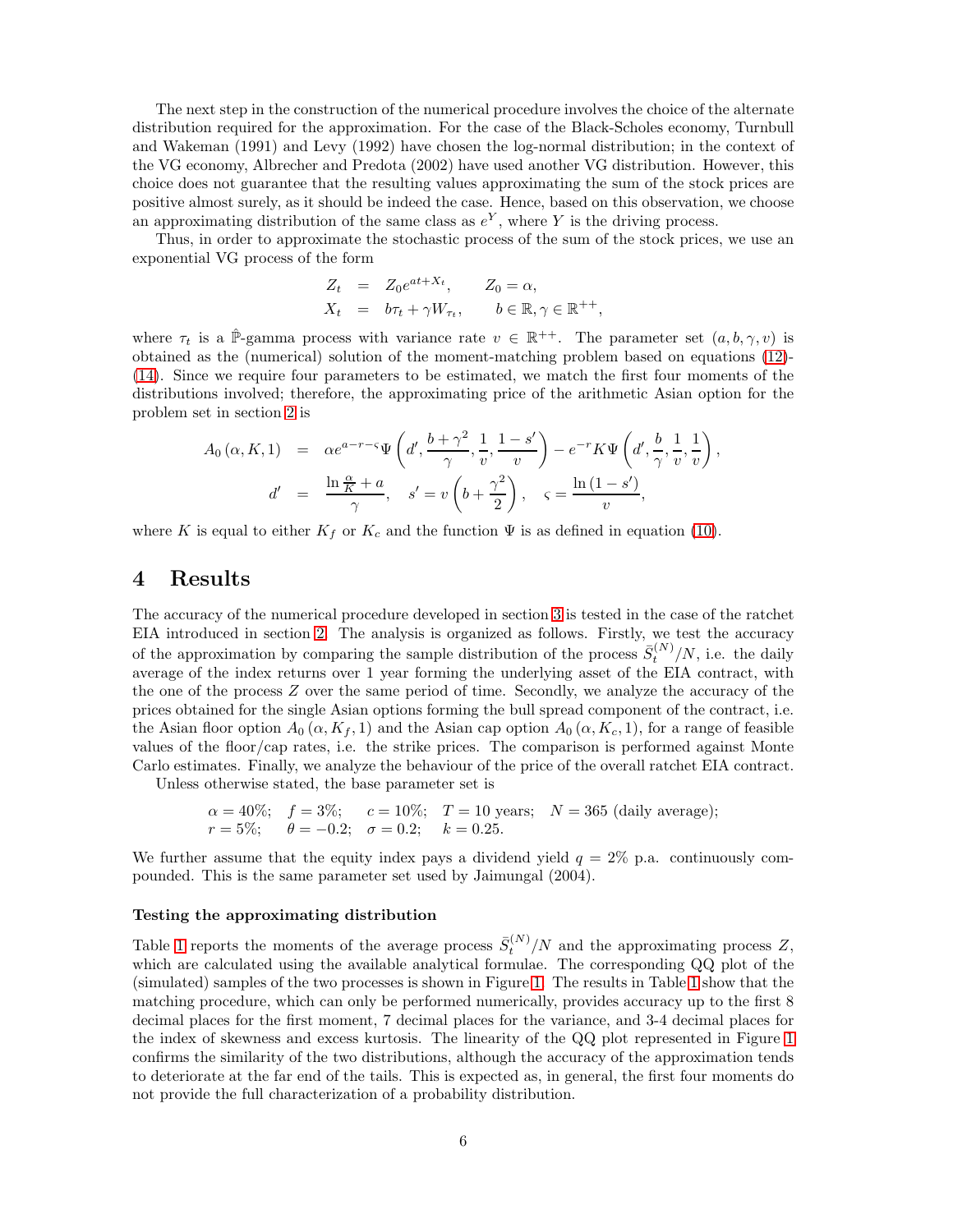|                   |                 | $\mathbf{Z}_T$  |
|-------------------|-----------------|-----------------|
| mean              | 0.4060771404    | 0.4060771455    |
| variance          | 0.0024904894    | 0.0024905044    |
| index of skewness | $-0.1435419798$ | $-0.1435237099$ |
| excess kurtosis   | 0.7830966150    | 0.7828234496    |

<span id="page-7-0"></span>Table 1: Moment matching: the first four moments of the distribution of the average process  $\bar{S}_t^{(N)}/N$  and the approximating process  $\mathbb{Z}_T$ .



<span id="page-7-1"></span>Figure 1: QQ plot of a Monte Carlo sample of the average process  $\bar{S}_t^{(N)}/N$  and the approximating process  $Z_T$ . Monte Carlo simulation based on 1,000,000 iterations.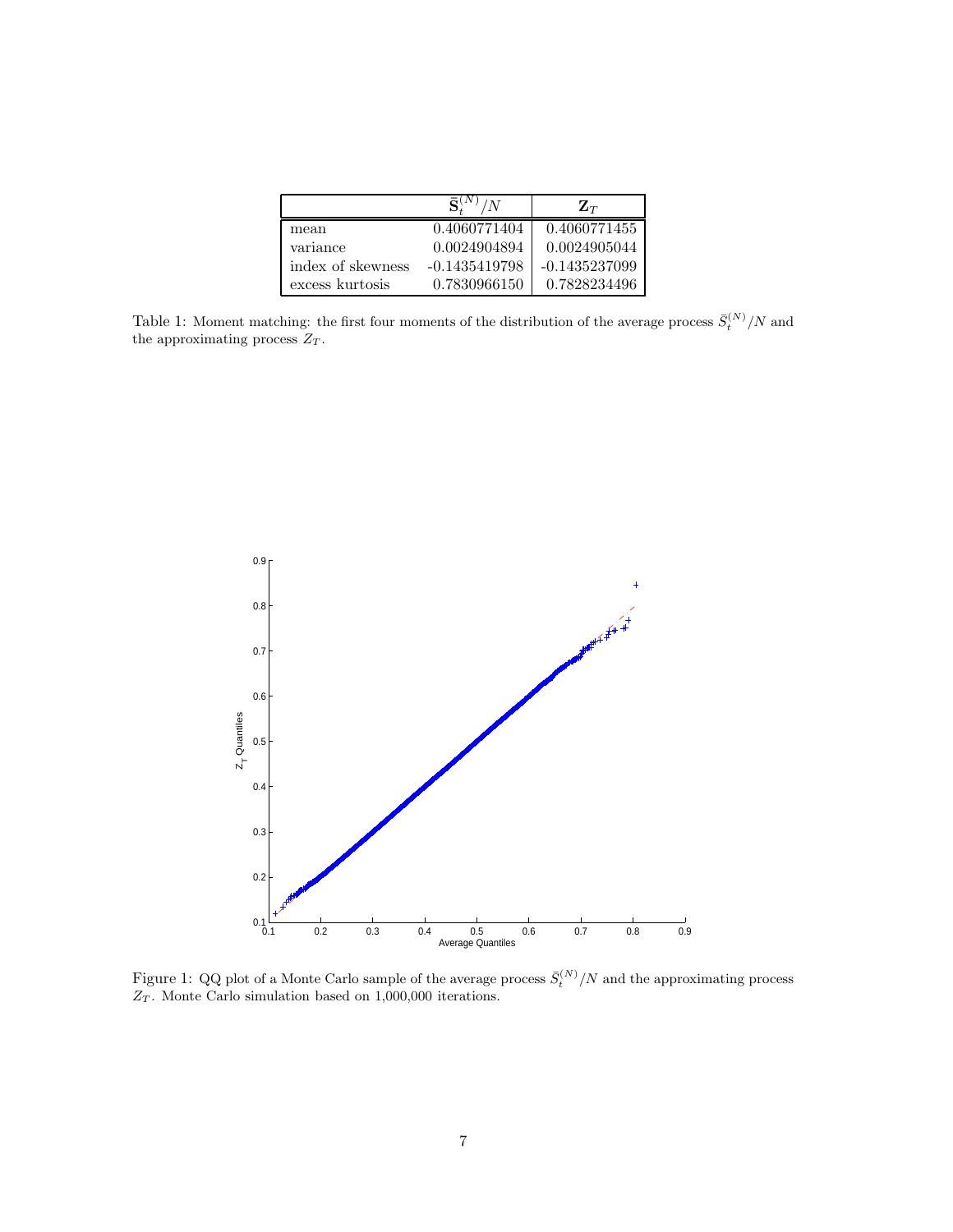|                               | European   | European     | Simple      | Compound   |
|-------------------------------|------------|--------------|-------------|------------|
|                               | Floor      | Cap          | Ratchet     | Ratchet    |
| RQMC estimate                 | 0.025179   | 0.007146     | 0.903376    | 0.978059   |
| sample std. err.              | $4.09E-05$ | 5.01E-05     | $6.22E-05$  | 8.18E-05   |
| $(\%$ )                       | $0.1626\%$ | 0.7010\%     | $0.0069\%$  | $0.0084\%$ |
|                               |            |              |             |            |
| $\overline{\text{Benchmark}}$ |            |              |             |            |
| Closed form                   | 0.025169   | 0.007149     | 0.903391    | 0.978084   |
|                               |            |              |             |            |
| Monte Carlo                   |            |              |             |            |
| $error (\%)$                  | 0.0397%    | $-0.0419%$   | $-0.0016\%$ | $-0.0025%$ |
|                               | Asian      | Asian        | Simple      | Compound   |
|                               | Floor      | Cap          | Ratchet     | Ratchet    |
| RQMC estimate                 | 0.008914   | 0.000651     | 0.841190    | 0.886559   |
| sample std. err.              | 1.19E-04   | 5.22E-05     | $6.02E-04$  | 8.53E-04   |
| $(\% \text{ of the price})$   | 1.3342\%   | 8.0205\%     | 0.0716\%    | $0.0962\%$ |
|                               |            |              |             |            |
| Control Variate               |            |              |             |            |
| estimate                      | 0.008919   | 0.000645     | 0.841250    | 0.886643   |
| sample std. err.              | $9.92E-06$ | $3.82E - 06$ | 5.59E-05    | 7.87E-05   |
| $(\%$ )                       | 0.1113%    | $0.5927\%$   | $0.0066\%$  | $0.0089\%$ |

<span id="page-8-0"></span>Table 2: Benchmarking the RQMC procedure and the control variate technique. The Randomized Quasi-Monte Carlo procedure makes use of a combination of low-discrepancy and ordinary sampling. The points in the Sobol' sequence used for the low-discrepancy sampling have been randomized using the random shift rules. Since this randomization causes the points in the Sobol' sequence to lose their independence, the computation of the simulation error is based on 100 batches of independent stratified samples of 10,000 replications, for an overall budget of 1,000,000 iterations (see Boyle et al., 1991). Estimates obtained in correspondence of the benchmark parameter set.

#### Benchmarking to Monte Carlo procedures

In order to assess the quality of the approximation, we need a reliable benchmark; following the example of other contributions in the literature, such as Albrecher and Predota (2002, 2004), Ju (2002) and Turnbull and Wakeman (1991) for example, we use Monte Carlo simulation to generate these benchmark values. To reduce the standard error of the Monte Carlo estimate, we adopt stratification which naturally leads to the development of the simulation procedure in RQMC environment. Specifically, we adopt the Brownian-Gamma bridge algorithm of Ribeiro and Webber (2004) for the generation of the trajectories of the VG process; the actual implementation is the same as in Ballotta (2009). The Monte Carlo procedure is then benchmarked against the analytical formulae developed in section [2](#page-2-0) for the ratchet EIA without index averaging (equations [9](#page-4-1)[-11\)](#page-4-0). As shown in Table [2,](#page-8-0) the relative error of the Monte Carlo estimate of the European vanilla options forming the ratchet EIA without index averaging is around 0.04%. Table [2](#page-8-0) also reports the resulting prices of the Asian floor and cap options for the base set of parameters, together with the Monte Carlo standard error. We note that the size of the standard error (expressed as percentage of the estimated price) ranges from 1.33% for the case of the floor option to 8.02% for the case of the cap option.

In the attempt to make the analysis of the approximation error more robust, we try to reduce the error of the Monte Carlo estimates by coupling stratification with the control variate technique (see, for example, Boyle et al., 1997). As a control for the price of the Asian option, we use the price of the European vanilla calls given in equations [\(9\)](#page-4-1)-[\(11\)](#page-4-0); as shown in Table [2,](#page-8-0) the control variate helps to reduce the Monte Carlo error to 0.1113% for the case of the Asian floor option and 0.5927% for the case of the Asian cap option.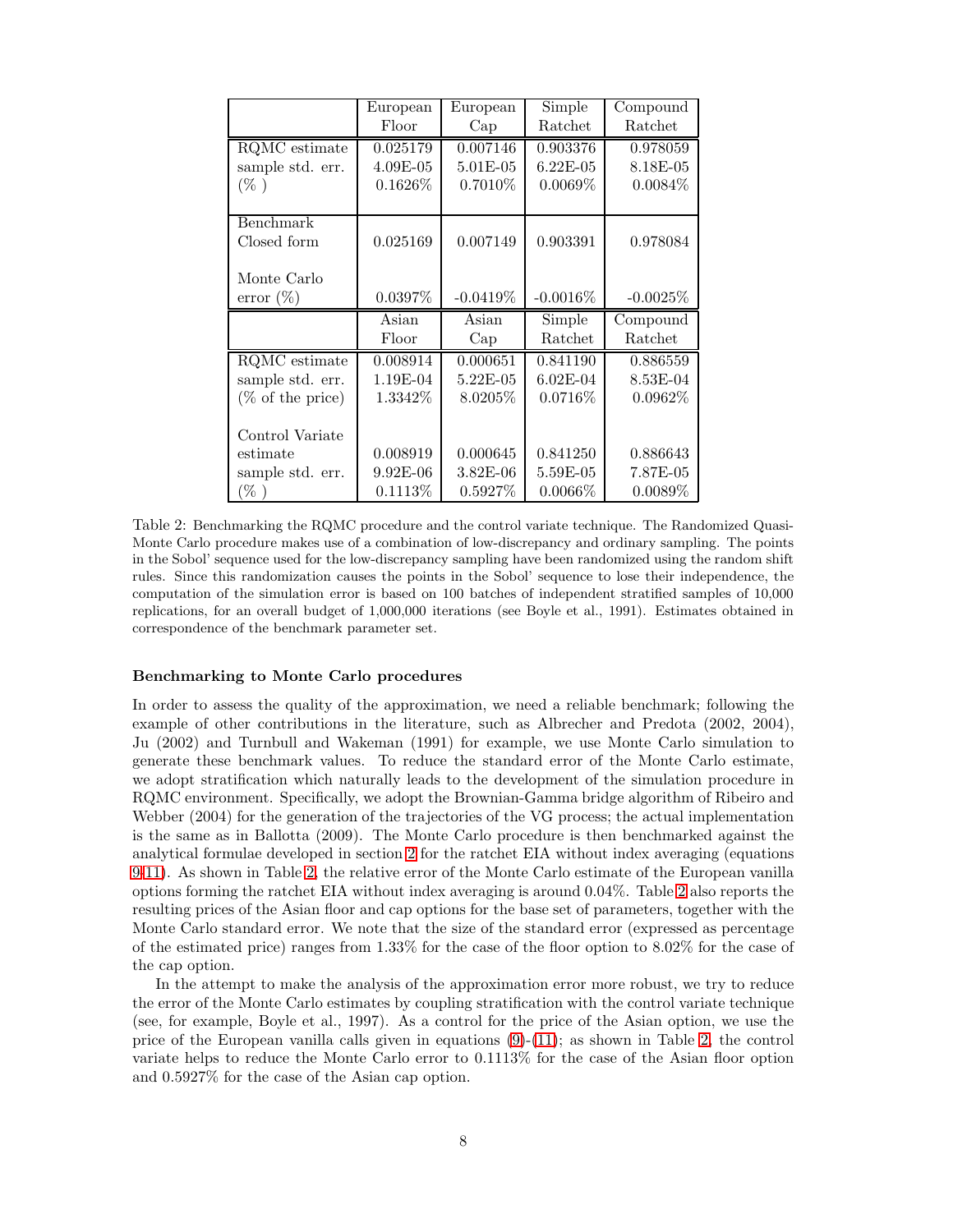|       | Rates       | <b>Strike</b> | $A_0^{RQMC}$ | $A_0^a$      | $R.E.~\%$    | $A_0^{RQMCCV}$ | $R.E.~\%$    |
|-------|-------------|---------------|--------------|--------------|--------------|----------------|--------------|
|       | 0.010       | 0.410         | 0.0165417353 | 0.0165291807 | $-0.07590\%$ | 0.0165424879   | $-0.08044\%$ |
|       | $\,0.015\,$ | 0.415         | 0.0143037378 | 0.0143119947 | $0.05773\%$  | 0.0143061920   | $0.04056\%$  |
|       | 0.020       | 0.420         | 0.0123258946 | 0.0123051420 | $-0.16837%$  | 0.0123241628   | $-0.15434%$  |
|       | 0.025       | 0.425         | 0.0105591449 | 0.0105079505 | $-0.48483%$  | 0.0105589289   | $-0.48280\%$ |
| Floor | 0.030       | 0.430         | 0.0089201632 | 0.0089163071 | $-0.04323%$  | 0.0089199701   | $-0.04107\%$ |
|       | 0.035       | 0.435         | 0.0075502327 | 0.0075223906 | $-0.36876\%$ | 0.0075489218   | $-0.35146%$  |
|       | 0.040       | 0.440         | 0.0063249068 | 0.0063146488 | $-0.16218\%$ | 0.0063235953   | $-0.14148%$  |
|       | 0.045       | 0.445         | 0.0052979136 | 0.0053050479 | 0.13466\%    | 0.0052979066   | 0.13480\%    |
|       | 0.050       | 0.450         | 0.0043975951 | 0.0043979833 | 0.00883%     | 0.0043974857   | 0.01132%     |
|       | 0.055       | 0.455         | 0.0036473922 | 0.0036507730 | $0.09269\%$  | 0.0036482317   | 0.06719\%    |
|       | 0.060       | 0.460         | 0.0030206864 | 0.0030244079 | 0.12320%     | 0.0030212999   | 0.10287%     |
|       | 0.065       | 0.465         | 0.0024804855 | 0.0025005961 | 0.81075%     | 0.0024805773   | 0.80702%     |
|       | 0.070       | 0.470         | 0.0020667498 | 0.0020643255 | $-0.11730\%$ | 0.0020667107   | $-0.11541%$  |
|       | 0.075       | 0.475         | 0.0016952219 | 0.0017021226 | 0.40707\%    | 0.0016947039   | 0.43776%     |
| Cap   | 0.080       | 0.480         | 0.0013914541 | 0.0014022055 | 0.77268%     | 0.0013916630   | 0.75754%     |
|       | 0.085       | 0.485         | 0.0011577470 | 0.0011543914 | $-0.28984\%$ | 0.0011576764   | $-0.28376%$  |
|       | 0.090       | 0.490         | 0.0009547590 | 0.0009499851 | $-0.50001\%$ | 0.0009542064   | $-0.44238%$  |
|       | 0.095       | 0.495         | 0.0007874575 | 0.0007926474 | 0.65908%     | 0.0007871813   | 0.69439%     |
|       | 0.100       | 0.500         | 0.0006506186 | 0.0006534596 | $0.43666\%$  | 0.0006506890   | 0.42579%     |
|       | 0.105       | 0.505         | 0.0005334706 | 0.0005290450 | $-0.82958\%$ | 0.0005334165   | $-0.81953\%$ |
|       | 0.110       | 0.510         | 0.0004436795 | 0.0004443800 | 0.15789%     | 0.0004439259   | 0.10228%     |
|       | 0.115       | 0.515         | 0.0003723934 | 0.0003752524 | $0.76774\%$  | 0.0003724741   | 0.74591\%    |
|       | 0.120       | 0.520         | 0.0003069391 | 0.0003104771 | 1.15268%     | 0.0003071021   | $1.09899\%$  |
|       | 0.125       | 0.525         | 0.0002465731 | 0.0002432154 | $-1.36176%$  | 0.0002465869   | $-1.36725%$  |
|       | 0.130       | 0.530         | 0.0002091782 | 0.0002065847 | $-1.23985%$  | 0.0002089551   | $-1.13442\%$ |
|       | $0.135\,$   | 0.535         | 0.0001698374 | 0.0001708454 | 0.59352%     | 0.0001699000   | 0.55645%     |
|       | 0.140       | 0.540         | 0.0001462038 | 0.0001464510 | 0.16909%     | 0.0001459839   | 0.31995%     |
|       | 0.145       | 0.545         | 0.0001218233 | 0.0001216301 | $-0.15857%$  | 0.0001216725   | $-0.03481\%$ |
|       | 0.150       | 0.550         | 0.0001031555 | 0.0001031941 | 0.03744\%    | 0.0001030740   | $0.11656\%$  |

<span id="page-9-0"></span>Table 3: Pricing of the Asian Floor and Asian Cap options for the given parameter set. The momentmatching based estimate, the RQMC estimate and the estimate obtained by RQMC with control variate are labelled respectively  $A^a$ ,  $A^{RQMC}$ ,  $A^{RQMCCV}$ .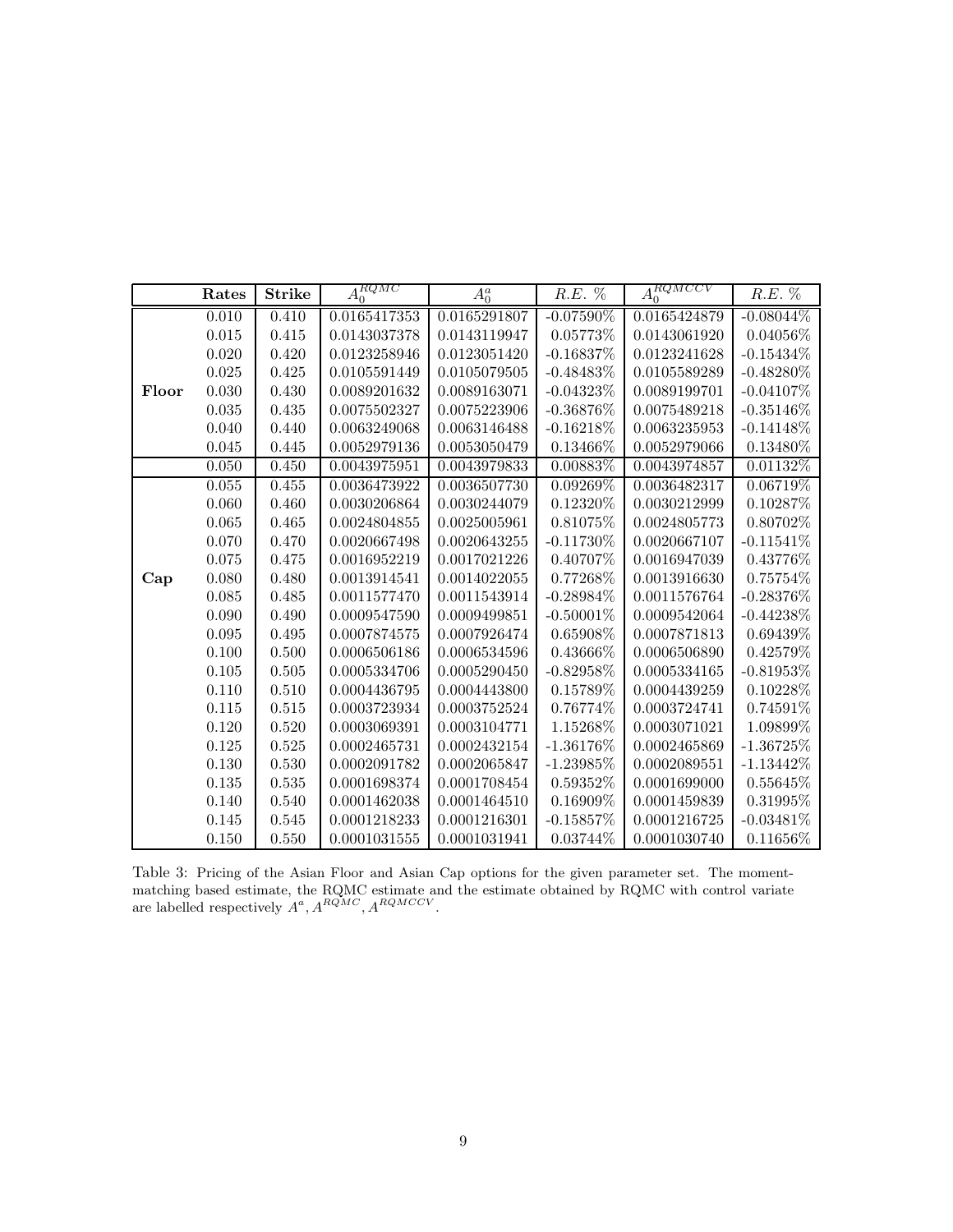|           | Simple Ratchet |               |              | <b>Compound Ratchet</b> |               |              |
|-----------|----------------|---------------|--------------|-------------------------|---------------|--------------|
| Floor     | RQMC & CV      | Approximation | $R.E.$ %     | RQMC & CV               | Approximation | R.E. %       |
| 0.010     | 0.7685412049   | 0.7684117927  | $-0.01684\%$ | 0.7894688653            | 0.7893048181  | $-0.02078\%$ |
| 0.015     | 0.7846236425   | 0.7846009236  | $-0.00290\%$ | 0.8100959797            | 0.8100665018  | $-0.00364\%$ |
| 0.020     | 0.8022877298   | 0.8021311988  | $-0.01951%$  | 0.8333095692            | 0.8331012563  | $-0.02500\%$ |
| $0.025\,$ | 0.8213073101   | 0.8209983328  | $-0.03762\%$ | 0.8589723327            | 0.8585498157  | $-0.04919%$  |
| $0.030\,$ | 0.8412504055   | 0.8411760994  | $-0.00883%$  | 0.8866430675            | 0.8865384973  | $-0.01179%$  |
| 0.035     | 0.8627927602   | 0.8626146284  | $-0.02065%$  | 0.9174317949            | 0.9171733098  | $-0.02817%$  |
| 0.040     | 0.8853235758   | 0.8852402597  | $-0.00941%$  | 0.9506595939            | 0.9505347526  | $-0.01313%$  |
| 0.045     | 0.9091014639   | 0.9091292931  | 0.00306%     | 0.9868976238            | 0.9869407546  | 0.00437%     |
| 0.050     | 0.9336902412   | 0.9336721268  | 0.00194%     | 1.0256744988            | 1.0256454346  | $-0.00283%$  |
| Cap       | RQMC & CV      | Approximation | $R.E.$ %     | RQMC & CV               | Approximation | $R.E. \%$    |
| 0.050     | 0.8174270891   | 0.8172999620  | 0.01555%     | 0.8536798061            | 0.8535069055  | 0.02025%     |
| 0.055     | 0.8221915991   | 0.8220643854  | $-0.01547%$  | 0.8601826053            | 0.8600084011  | $-0.02025%$  |
| 0.060     | 0.8261249449   | 0.8260582656  | $-0.00807\%$ | 0.8655845534            | 0.8654927242  | $-0.01061\%$ |
| 0.065     | 0.8295829956   | 0.8293982371  | $-0.02227%$  | 0.8703589443            | 0.8701032576  | $-0.02938%$  |
| 0.070     | 0.8322615336   | 0.8321800213  | $-0.00979%$  | 0.8740733684            | 0.8739601222  | $-0.01296%$  |
| $0.075\,$ | 0.8346187602   | 0.8344895289  | $-0.01548\%$ | 0.8773540141            | 0.8771738711  | $-0.02053%$  |
| 0.080     | 0.8364588352   | 0.8364018848  | $-0.00681\%$ | 0.8799226166            | 0.8798430169  | $-0.00905%$  |
| 0.085     | 0.8380285969   | 0.8379820172  | $-0.00556%$  | 0.8821192302            | 0.8820539789  | $-0.00740\%$ |
| 0.090     | 0.8393694858   | 0.8392853693  | $-0.01002\%$ | 0.8839994823            | 0.8838814246  | $-0.01335%$  |
| 0.095     | 0.8403649285   | 0.8402885988  | $-0.00908%$  | 0.8853976669            | 0.8852903848  | $-0.01212\%$ |
| 0.100     | 0.8413534283   | 0.8411760994  | $-0.02108%$  | 0.8867880687            | 0.8865384973  | $-0.02814\%$ |
| 0.105     | 0.8419007108   | 0.8419694019  | $0.00816\%$  | 0.8875587090            | 0.8876554770  | 0.01090%     |
| 0.110     | 0.8424954695   | 0.8425092498  | $0.00164\%$  | 0.8883968849            | 0.8884163135  | $0.00219\%$  |
| 0.115     | 0.8431705393   | 0.8429500268  | $-0.02615\%$ | 0.8893491041            | 0.8890379594  | $-0.03499%$  |
| 0.120     | 0.8434473196   | 0.8433630524  | $-0.00999\%$ | 0.8897397817            | 0.8896208215  | $-0.01337%$  |
| 0.125     | 0.8437684725   | 0.8437919319  | $0.00278\%$  | 0.8901932852            | 0.8902264207  | 0.00372%     |
| 0.130     | 0.8439968382   | 0.8440254996  | $0.00340\%$  | 0.8905158894            | 0.8905563858  | 0.00455%     |
| 0.135     | 0.8442122959   | 0.8442533834  | 0.00487%     | 0.8908203556            | 0.8908784274  | $0.00652\%$  |
| 0.140     | 0.8444981726   | 0.8443915275  | $-0.01263%$  | 0.8912244761            | 0.8910737013  | $-0.01692%$  |
| 0.145     | 0.8446264406   | 0.8445671940  | $-0.00701%$  | 0.8914058518            | 0.8913220709  | $-0.00940\%$ |
| 0.150     | 0.8447550978   | 0.8446847471  | $-0.00833\%$ | 0.8915878112            | 0.8914883104  | $-0.01116%$  |

<span id="page-10-0"></span>Table 4: The price of the simple and compound ratchet Equity Indexed Annuity for the given parameter set. The value of the EIA is calculated using the estimated Asian option prices reported in Table [3](#page-9-0) and equations [\(7\)](#page-4-2)-[\(8\)](#page-4-2). The table shows only the Monte Carlo estimates obtained by RQMC with control variate.

|             |              | Asian       | Simple      | Compound     |
|-------------|--------------|-------------|-------------|--------------|
|             |              | Option      | Ratchet     | Ratchet      |
|             | <b>RMSE</b>  | 0.001307%   | 0.011746\%  | 0.016348%    |
| <b>RQMC</b> | <b>RMSRE</b> | 0.566349%   | 0.014133%   | $0.018698\%$ |
|             | MAE          | 0.00512%    | 0.03103%    | 0.04247%     |
|             | <b>MRAE</b>  | 1.36176%    | $0.03777\%$ | $0.04944\%$  |
|             | <b>RMSE</b>  | 0.001277%   | 0.011655%   | 0.016188%    |
| <b>RQMC</b> | <b>RMSRE</b> | 0.552199%   | 0.014030%   | $0.018526\%$ |
| $\&$ CV     | MAE          | $0.00510\%$ | $0.03090\%$ | 0.04225%     |
|             | <b>MRAE</b>  | 1.36725%    | 0.03762%    | 0.04919%     |

<span id="page-10-1"></span>Table 5: Accuracy of the moment matching approximation procedure. Figures of merit: Root Mean Square Error (RMSE), RMS Relative Error (RMSRE), Maximum Absolute Error (MAE), Maximum Relative Absolute Error (MRAE).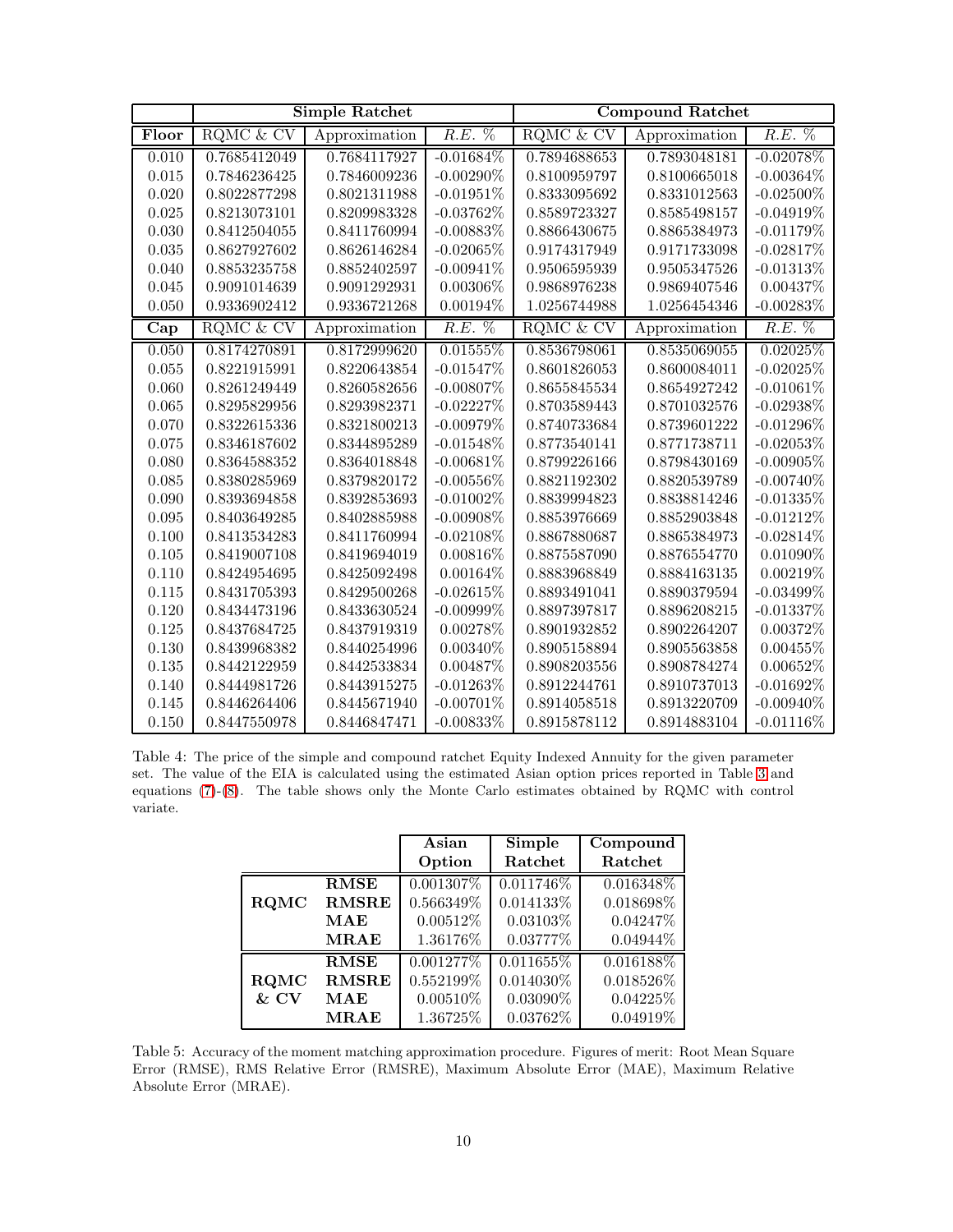

<span id="page-11-0"></span>Figure 2: Asian option pricing problem. Relative error of the moment-matching procedure compared to the Monte Carlo method. The plot shows the absolute value of the index  $R.E.,$  emphasizing the magnitude of the error.

#### Pricing of the ratchet Equity Indexed Annuity

The moment-matching procedure developed in section [3](#page-5-0) is tested by performing a sensitivity analysis of the Asian option prices with respect to the strike price (i.e. the floor and the cap rates). This choice is motivated by the previous observation that the approximating process Z does not fully capture the tail behaviour of the original returns average process, which could potentially affect the accuracy of deep in/out-of the money options. Due to obvious restrictions on the range of variation of the floor and cap rates, we assume that f varies between  $1\%$  and  $5\%$  with increments of 0.5%; similarly, c varies between 5% and 15% with increments of 0.5%. The corresponding Asian option prices obtained by moment-matching and by RQMC (pure and with control variate) are presented in Table [3,](#page-9-0) together with the relative error

$$
R.E. = \frac{A_0^a - A_0^{RQMC}}{A_0^{RQMC}}.
$$

The corresponding EIAs prices are reported in Table [4,](#page-10-0) whilst the comparison between the resulting relative errors (in absolute terms) is shown in Figure [2.](#page-11-0)

The results show an irregular pattern of the error of the proposed approximation procedure when compared to the RQMC estimate, although, in general, the accuracy seems to deteriorate in the case of out-of-the-money contracts. This is consistent with the previous findings regarding the accuracy of the chosen approximating process which worsens in the tails of the underlying distribution. Further, the error of the moment-matching approximation with respect to the RQMC estimate obtained using the control variate technique, is almost indistinguishable from the one generated by pure RQMC. This confirms the robustness of the approximating procedure developed in this paper. The average magnitude of the error for the case of the arithmetic Asian option is  $0.41\%$ , with a minimum value of  $0.011\%$  and a maximum value of 1.37%. The analysis of the overall ratchet EIA contract, shown in Table [4,](#page-10-0) shows instead that the relative magnitude of the approximation error is significantly smaller than in the case of the single Asian option component;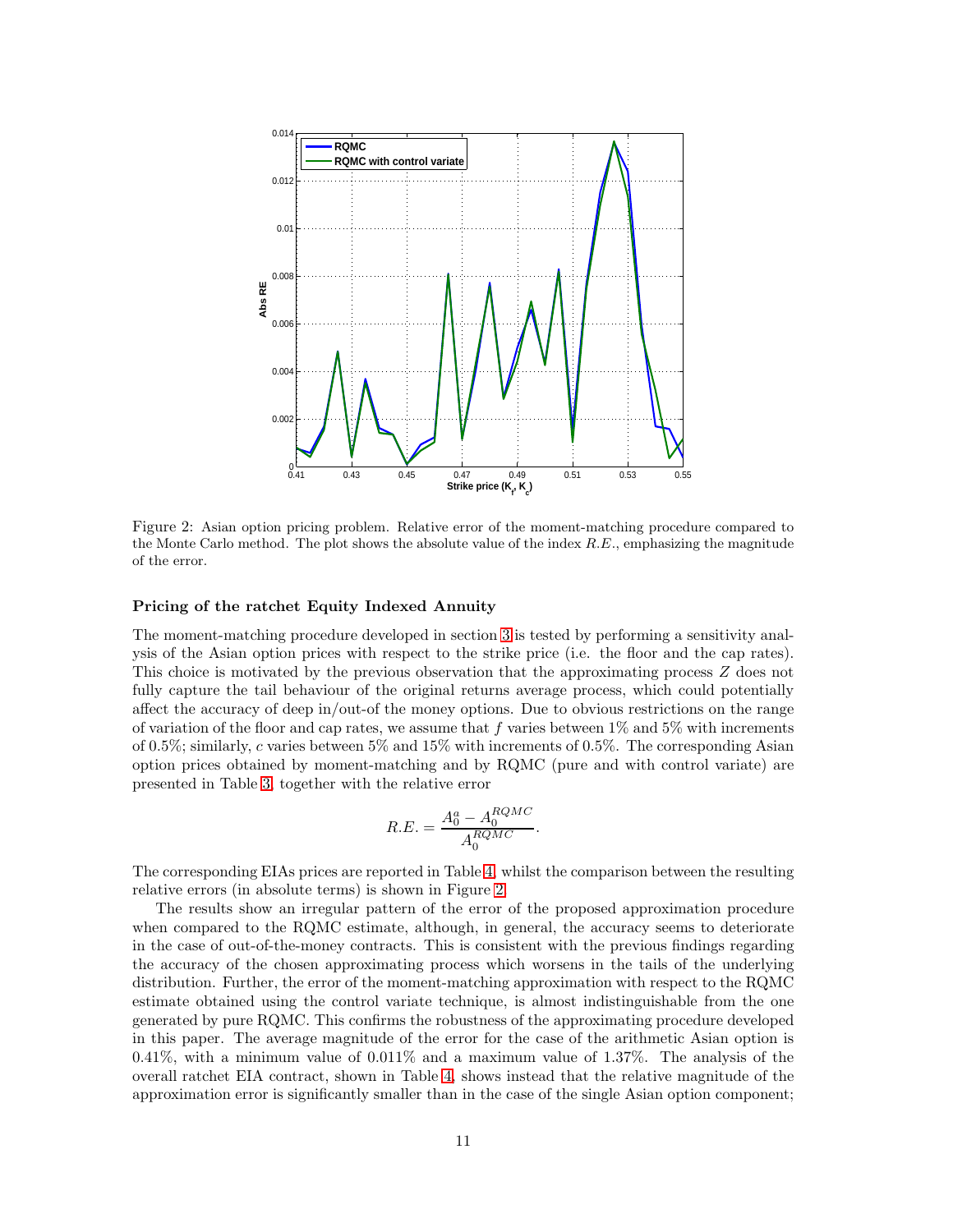this feature is certainly due to a "compensation" effect occurring in the construction of the overall portfolio. The average size of the error for the simple ratchet and the compound ratchet are, in fact, 0.011% and 0.015% respectively, whilst the corresponding minimum and maximum values are  $(0.0016\%, 0.0022\%)$  and  $(0.038\%, 0.049\%)$ . Further statistics confirming the accuracy of the moment matching approach are reported in Table [5;](#page-10-1) in particular, following Ju (2002), we report the root mean square error

$$
RMSE = \sqrt{\frac{1}{m} \sum_{i=1}^{m} \left( A_0^a(i) - \hat{A}_0(i) \right)^2},
$$

and the RMS relative error

RMSRE = 
$$
\sqrt{\frac{1}{m} \sum_{i=1}^{m} \left( \frac{A_0^a(i) - \hat{A}_0(i)}{\hat{A}_0(i)} \right)^2}
$$
,

where  $m$  denotes the number of option prices used and  $\hat{A}_{0}\left(i\right)$  denotes the corresponding  $\text{RQMC}/\text{RQMC}$ with control variate estimate.

## <span id="page-12-0"></span>5 Conclusions

In this note, we developed a new approximation procedure for the pricing of arithmetic Asian options in a VG economy based on the moment-matching approach with an exponential VG distribution. The numerical evidence presented in section [4](#page-6-0) shows that this algorithm represents a quick and fairly accurate alternative to Monte Carlo simulation-based pricing techniques. Alternative implementations of the Brownian-Gamma bridge have been explored for example by Avramidis and L'Ecuyer (2006); however, the efficiency of these methods depends on the particular construction of the time partition required for the generation of the trajectory of the driving process, and/or the number of time points in this partition. This might be a non suitable restriction for the pricing of contracts like the EIA, for which the number of reset dates is usually limited and, in general, not coincident, for example, with a dyadic partition as the one implemented by Avramidis and L'Ecuyer (2006).

In the light of the above discussion, current research work focuses on the assessment of the performance of the approximation method proposed in section [3,](#page-5-0) using as a benchmark other "non-random" pricing techniques, like approaches based on the Fourier transform and its inversion. Further research is currently also directed at testing the moment-matching procedure for in-themoney options as well, extend it to other Lévy processes and compare it against the approximation procedure developed by Albrecher and Predota (2002, 2004).

## Acknowledgements

This research was supported by the Society of Actuaries Committee on Knowledge Extensions Research and the Actuarial Education on Research Fund, to which the author expresses her thanks. The author would also like to thank two anonymous referees for their interesting comments and suggestions which helped to improve the paper. Usual caveat apply.

## References

- [1] Albrecher, H. and M. Predota (2004). On Asian Option Pricing for NIG Lévy Processes. Journal of Computational and Applied Mathematics, 172 (1), 153–168.
- [2] Albrecher, H. and M. Predota (2002). Bounds and Approximations for Discrete Asian options in a Variance-Gamma Model. Grazer Mathematische Berichte, 345, 35-57.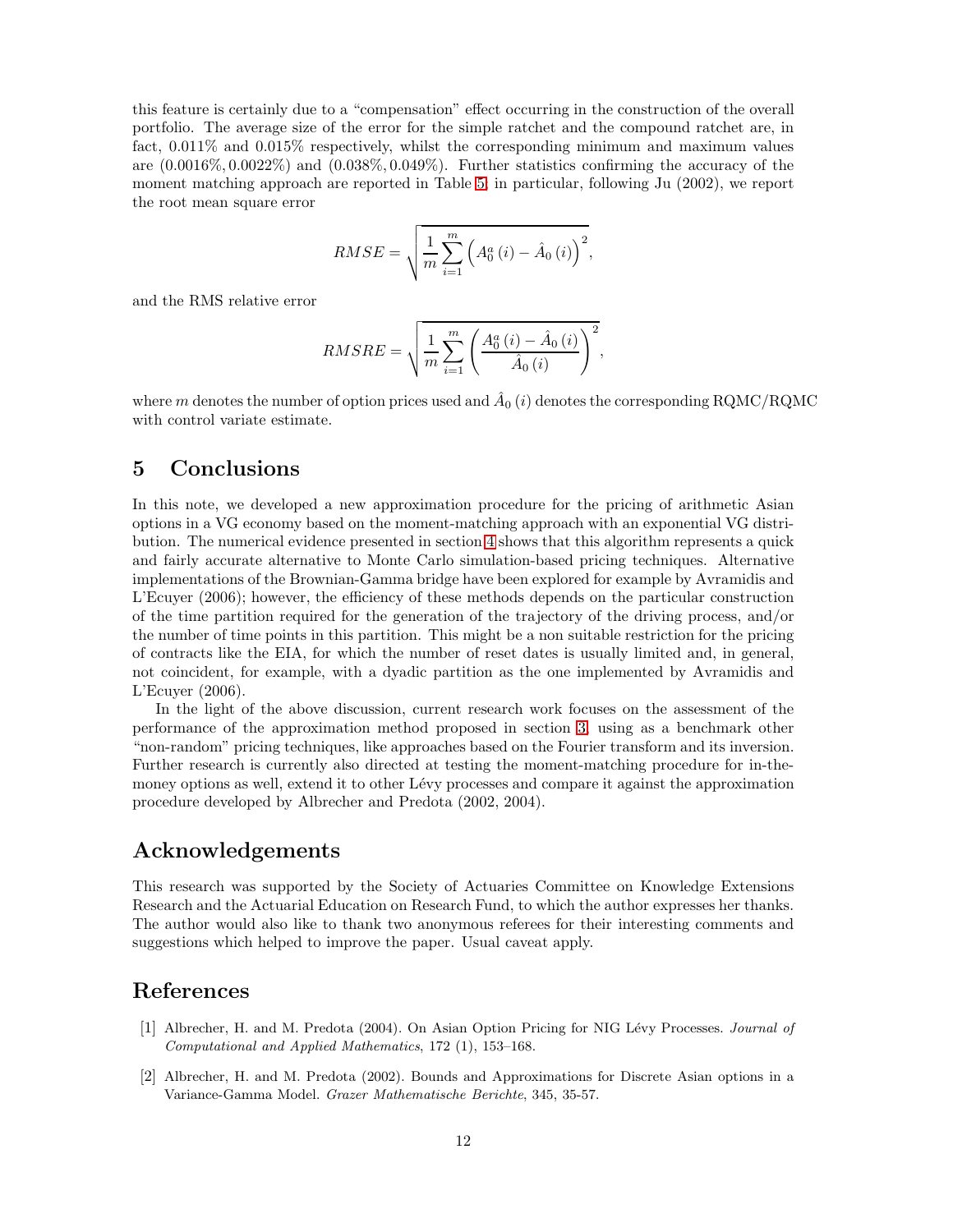- [3] Avramidis, A. and P. L'Ecuyer (2006). Efficient Monte Carlo and Quasi-Monte Carlo Option Pricing under the Variance-Gamma Model. Management Science, 52 (30), 1930-1944.
- [4] Ballotta, L. (2009). Pricing and capital requirements for with profit contracts: modelling considerations,Quantitative Finance, 9 (7), 803-817.
- [5] Boyle, P., M. Broadie and P. Glasserman (1997). Monte Carlo methods for security pricing. Journal of Economic Dynamics and Control, 21, 1267-1321.
- [6] Carr, P., Hogan, A. and H. Stein (2007). The Variance Gamma model and option pricing. Quantitative Finance R&D Bloomberg Working Paper, January 07.
- [7] Cont, R. and P. Tankov (2004). Financial modelling with jump processes. Chapman & Hall, CRC Financial Mathematics Series.
- [8] Geman, H., El Karoui N., and J. C. Rochet (1995). Changes of numeraire, changes of probability measure and option pricing. Journal of Applied Probability, 32, 443-458.
- [9] Hubalek, F. and C. Sgarra (2006). Esscher transforms and the minimal entropy martingale measure for exponential Lévy models. Quantitative Finance, 6, 125-145.
- [10] Jaimungal S. (2004). Pricing and Hedging Equity Indexed Annuities with Variance Gamma Deviates, preprint, http://www.utstat.utoronto.ca/sjaimung/papers/eiaVG.pdf.
- [11] Jarrow, R. and A. Rudd (1982). Approximate Option Valuation for Arbitrary Stochastic Processes. Journal of Financial Economics, 10, 347-369.
- [12] Ju, N. (2002). Pricing Asian and basket options via Taylor expansion. Journal of Computational Finance, 5 (3), 2002.
- [13] Kijima, M. and T. Wong (2007). Pricing of Ratchet Equity-Indexed Annuities under Stochastic Interest Rates. Insurance: Mathematics and Economics, 41 (3), 317-338.
- [14] Levy, E. (1992). Pricing European Average Rate Currency Options. Journal of International Money and Finance, 11, 474-491.
- [15] Lin, X. D. and K. S. Tan (2003). Valuation of Equity-Indexed Annuities under Stochastic Interest Rates. North American Actuarial Journal, 7 (3), 72-91.
- [16] Madan, D. B., P. Carr and E. Chang (1998). The Variance Gamma Process and Option Pricing. European Finance Review, 2, 79-105.
- [17] Madan, D. B. and F. Milne (1991). Option Pricing with VG Martingale Components. Mathematical Finance, 1, 39-45.
- [18] Madan, D. B. and E. Seneta (1990). The Variance Gamma (VG) Model for Share Market Returns. Journal of Business, 63, 511-24.
- [19] Ribeiro, C. and N. Webber (2004). Valuing Path Dependent Options in the Variance-Gamma Model by Monte Carlo with a Gamma Bridge. The Journal of Computational Finance, 7 (2), 81-100.
- [20] Schoutens, W. (2004). Exotic Options under Lévy Models: an overview. *Journal of Computational* and Applied Mathematics, 189 (1-2), 526-538.
- [21] Turnbull, S. and L. Wakeman (1991). A Quick Algorithm for Pricing European Average Options. Journal of Financial and Quantitative Analysis, 26 (3), 377-389.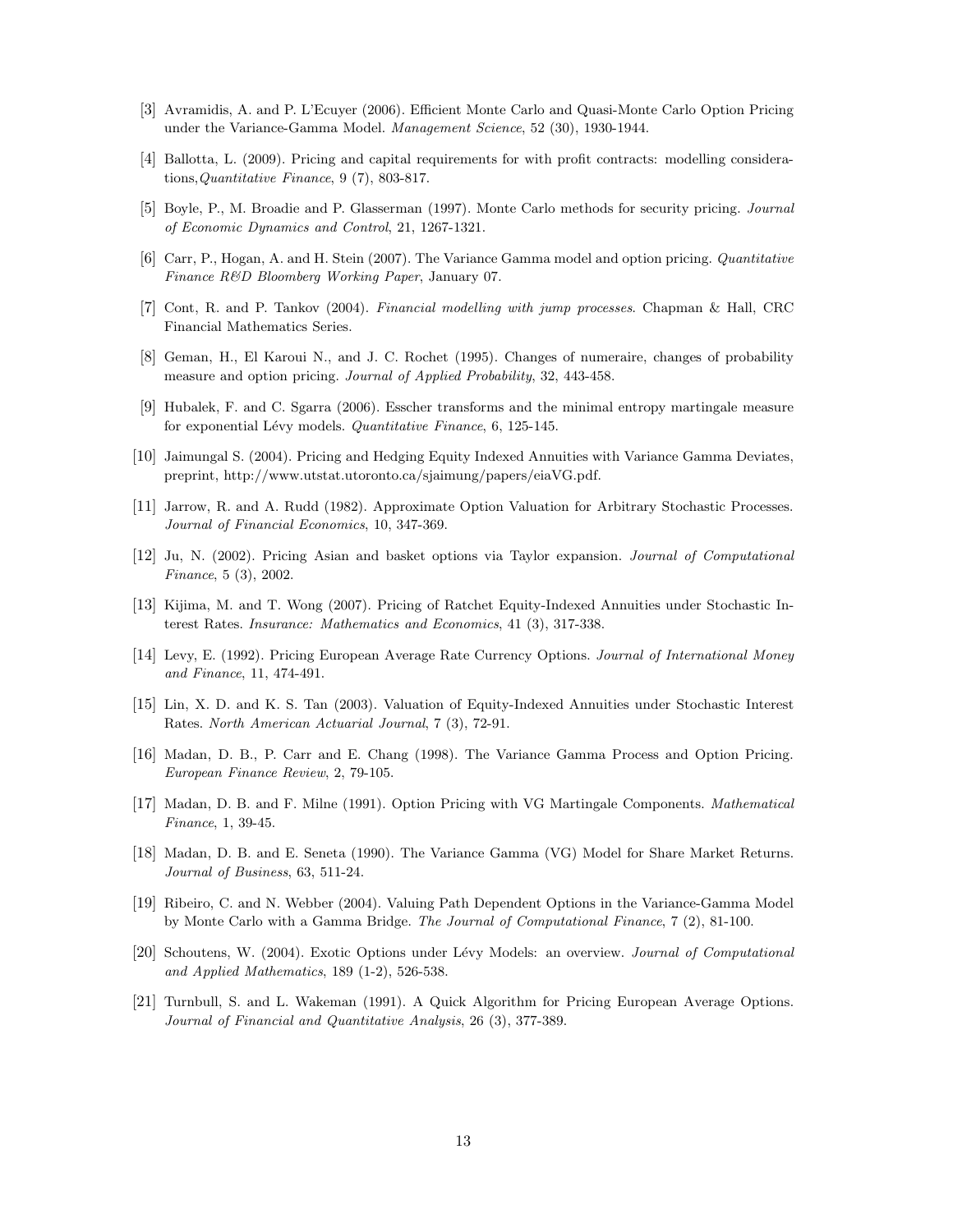## A Pricing of the European call option in the VG economy

Consider a European call option with strike price  $K$  and maturity at time  $T$ , written on a stock S, whose dynamics under any risk neutral probability measure  $\hat{P}$  is described by equation [\(5\)](#page-3-1). By risk neutral valuation, the price of this contracts is

$$
C_0(S_0, K, T) = S_0 \mathbb{P}^{(S)} (S_T > K) - e^{-rT} K \hat{\mathbb{P}} (S_T > K),
$$

where  $\mathbb{P}^{(S)}$  is the stock-risk-adjusted probability measure defined by the density process

$$
\gamma_t^{(S)} \doteq \frac{S_t}{e^{rt}S_0} = e^{\varpi t + X_t},
$$

(see Geman et al., 1995). Using equation [\(5\)](#page-3-1) and the properties of the VG process, it follows that

$$
\hat{\mathbb{P}}(S_T > K) = \int_0^\infty \hat{\mathbb{P}}\left(X_T > \ln\frac{K}{S_0} - (r+\varpi)T\middle|\tau_T = g\right)\frac{g^{\frac{T}{k}-1}e^{-\frac{g}{k}}}{k^{\frac{T}{k}}\Gamma\left(\frac{T}{k}\right)}dg
$$
\n
$$
= \int_0^\infty \Phi\left(\frac{\ln\frac{S_0}{K} + (r+\varpi)T + \theta g}{\sigma\sqrt{g}}\right)\frac{g^{\frac{T}{k}-1}e^{-\frac{g}{k}}}{k^{\frac{T}{k}}\Gamma\left(\frac{T}{k}\right)}dg.
$$

Let

$$
\Psi\left(\xi,\chi,a,b\right) \doteq \int_0^\infty \Phi\left(\frac{\xi}{\sqrt{g}} + \chi\sqrt{g}\right) \frac{b^a g^{a-1} e^{-bg}}{\Gamma\left(a\right)} dg,
$$

then

$$
\hat{\mathbb{P}}(S_T > K) = \Psi\left(d, \frac{\theta}{\sigma}, \frac{T}{k}, \frac{1}{k}\right),
$$
  

$$
d = \frac{\ln \frac{S_0}{K} + (r + \varpi)T}{\sigma}.
$$

Further, we note that, under the probability measure  $\mathbb{P}^{(S)}$ , the characteristic function of the VG process  $X_t$  is given by

$$
\begin{array}{rcl}\n\phi_X^{(S)}(u;t) & = & e^{\varpi t} \hat{\mathbb{E}} \left( e^{(iu+1)X_t} \right) \\
& = & \left( 1 - iu \frac{\left( \theta + \sigma^2 \right) k}{1 - \theta k - \frac{\sigma^2}{2} k} + u^2 \frac{\sigma^2}{2} \frac{k}{1 - \theta k - \frac{\sigma^2}{2} k} \right)^{-\frac{t}{k}},\n\end{array}
$$

which implies that

$$
X_t = \theta^{(S)} \tau_t + \sigma W_{\tau_t},
$$
  

$$
\theta^{(S)} = \theta + \sigma^2,
$$

where  $W_t$  is a  $\mathbb{P}^{(S)}$ -standard Brownian motion and  $\tau_t$  is a  $\mathbb{P}^{(S)}$ -Gamma process with time scale  $1/k$ and decay rate

$$
k^{(S)} = \frac{k}{1 - \theta k - \frac{\sigma^2}{2}k}.
$$

These results are consistent with Ballotta (2009) and Hubalek and Sgarra (2006), as the spot probability measure is an Esscher measure with unit parameter. Hence

$$
\mathbb{P}^{(S)}\left(S_T > K\right) = \int_0^\infty \Phi\left(\frac{\ln\frac{S_0}{K} + \left(r + \varpi\right)T + \theta^{(S)}g}{\sigma\sqrt{g}}\right) \frac{g^{\frac{T}{k} - 1}e^{-\frac{g}{k^{(S)}}}}{\left(k^{(S)}\right)^{\frac{T}{k}}\Gamma\left(\frac{T}{k}\right)} dg
$$
\n
$$
= \Psi\left(d, \frac{\theta + \sigma^2}{\sigma}, \frac{T}{k}, \frac{1 - s}{k}\right),
$$